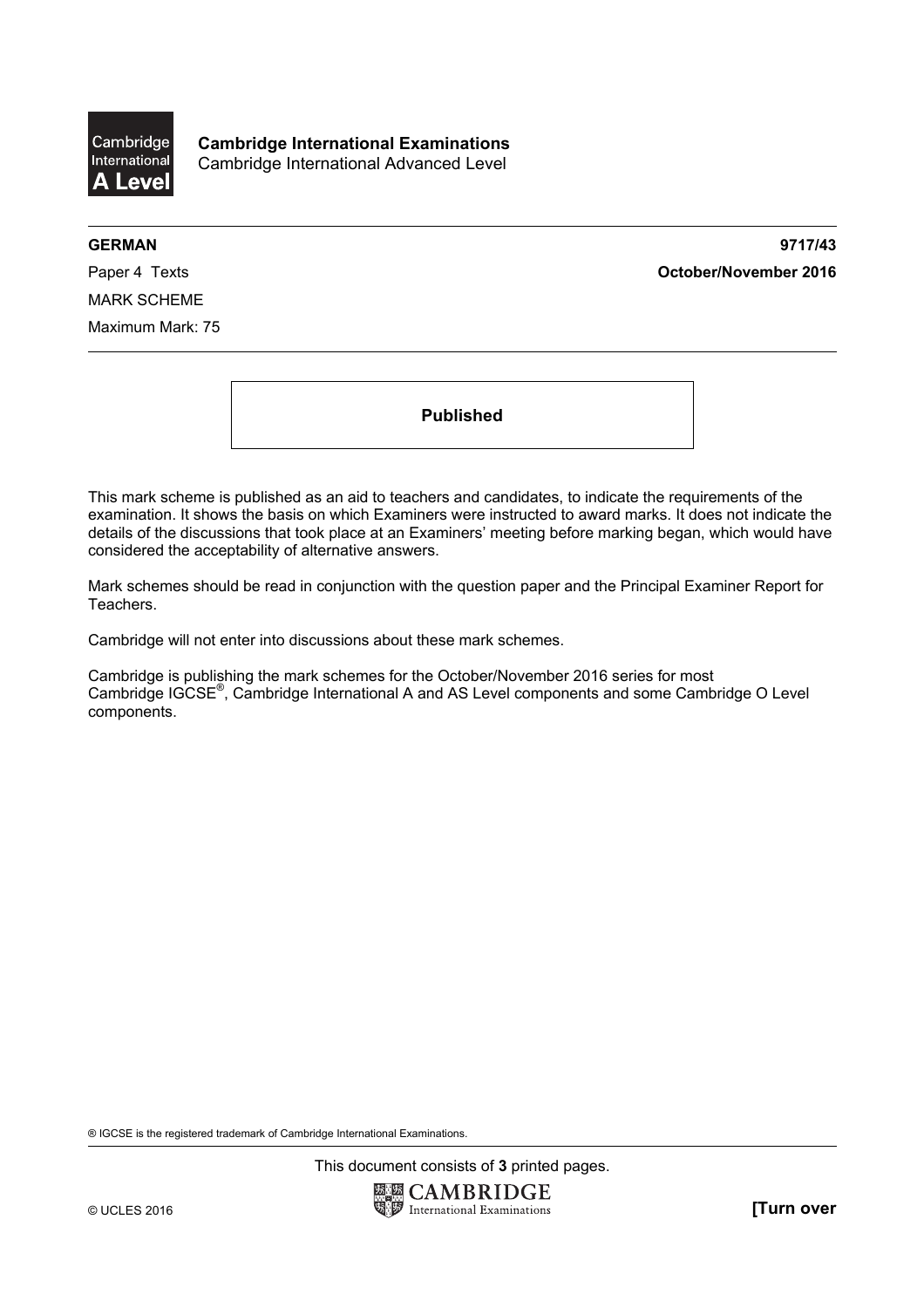| Page 2 | <b>Mark Scheme</b>                                      | Syllabus | Paper |
|--------|---------------------------------------------------------|----------|-------|
|        | Cambridge International A Level - October/November 2016 | 9717     |       |

Candidates will write their answers in the target language. Examiners will look for a candidate's ability to communicate effectively and will ignore linguistic errors which do not impede communication.

## **Passage-based questions**

Examiners should consider the extent to which candidates have been able to identify the significant issues raised in the passage and, where appropriate, have applied these to the text as a whole. The passage is a stimulus passage, to be used as a springboard to give candidates a starting point for their answer. Examiners should allow candidates to use the passage as they choose, and ask themselves how successfully the candidates have manipulated their material and to what extent they have shown depth of awareness and knowledge of the workings of the text under discussion. This is not an exercise in literary criticism: Examiners should reward candidates whose answers show good understanding of how a text works and how an author has conveyed the key issues.

## **Essay questions**

A prime consideration is that candidates show detailed knowledge and understanding of the text.

## **Extracts from Examiners' Notes**

This paper is intended to test candidates' knowledge of a text and their ability to use this knowledge to answer questions in a clear and focused manner. A sophisticated literary approach is not expected (though at the highest levels it is sometimes seen), but great value is placed on evidence of a firsthand response and thoughtful, personal evaluation of what candidates have read. Candidates may have been encouraged to depend closely on prepared notes and quotations: quotation for its own sake is not useful, though it will not be undervalued if used appropriately to illustrate a point in the answer.

Candidates do not tend to show **all** the qualities or faults described in any one mark-band. Examiners attempt to weigh all these up at every borderline, in order to see whether the work can be considered for the category above. At the lower levels, the answer may mention a few 'facts' but these may be so poorly understood, badly organised and irrelevant that it falls into category 10–11; or there may be just enough sense of understanding and focus for the Examiner to consider the 12–13 band. Again, at a higher level, an answer may be clear, solid and conscientious (perhaps 18–19), without showing quite the control and attention to perceptively chosen detail which would justify 20 or more.

Examiners take a positive and flexible approach and, even when there are obvious flaws in an answer, reward evidence of knowledge and especially any signs of understanding and careful organisation.